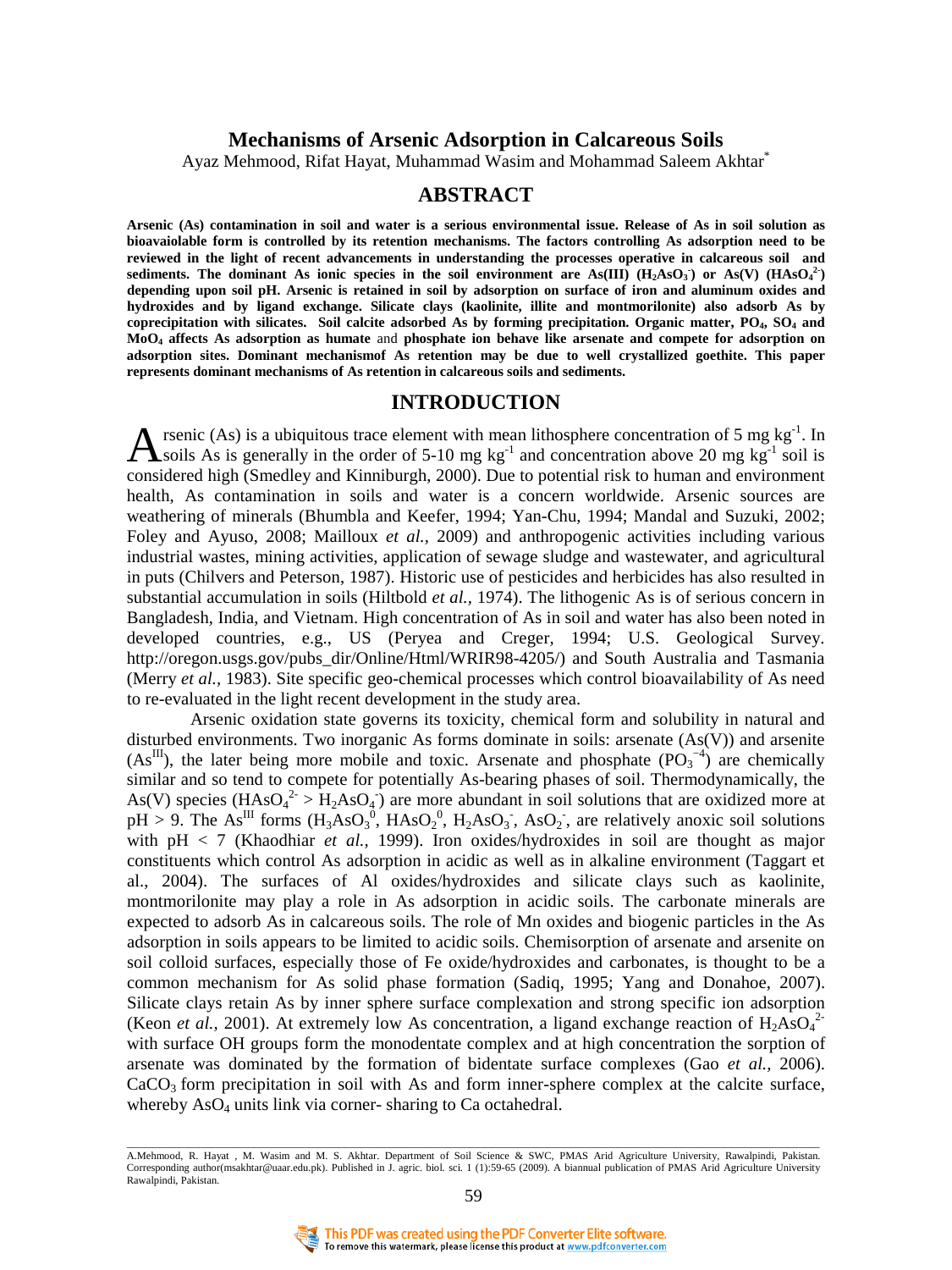There are many factors which affects the As adsorption in soil. The concentration of phosphate  $(PO_4)$  is the main factor which affects the As adsorption negatively, and organic matter (OM) has also negative affect on the As adsorption because both OM and  $PQ<sub>4</sub>$  has a competition for adsorption sites with arsenate. pH also increase or decrease As adsorption depending on type of adsorbent and form of As (Reilly *et al.,* 2001). Sorption kinetics is also important in understanding the adsorption/desorption processes, and transport of arsenate in soil and sediments. Understanding of the arsenate reaction kinetics involving in calcareous soils is poor (Yolcubal and Akyol, 2008). Therefore, As chemistry in calcareous soil needs to be reviewed in the light of recent research developments. Objective of this review is to determine dominant processes and factors affecting As retention in calcareous soils.

### **Arsenic Adsorption by Metal Oxides**

Most important iron oxide in calcareous soil and sediments is goethite. Goethite ( $\alpha$ -FeOOH) consist of double bands of FeO(OH) octahedra which share edges and corners to form 2×1 octahedra tunnel partially bonded by H-bonds (Schwertmann and Cornell, 2000). It exhibits needle-shaped crystals with grooves and edges and has surface area of 30-273 m<sup>2</sup>  $g^{-1}$  and particle size in the range of 2-75 nm. Goethite is the most common iron oxide in calcareous soils (Memon et al., 2009) and due to its high surface area may play important in As retention because arsenate adsorbs strongly to iron-oxide surfaces (Dzombak and Morel, 1990; Waychunas *et al.,* 1993). Iron oxides such as goethite sorbs arsenate through ligand exchange mechanism.

Most arsenate and arsenite oxyanions replaced two singly coordinated surface OH groups to form binuclear bridging complexes Fe-O-AsO(OH)-O-Fe and Fe-O-As(OH)-O-Fe (Sun and Doner, 1996). Arsenite mainly reacted with doubly coordinated surface OH groups, whereas arsenate reacted with triply coordinated surface OH groups.  $HASO_2^2$  ion participate in ligand exchange reactions displacing singly coordinated surface hydroxyl groups to adsorb as a binuclear species (Lumsdon *et al.,* 1984). Bidentate binuclear complexation remains the major bonding mechanism for arsenate adsorption on goethite. The three types of arsenate - goethite surface complexes also depend on the surface cover oxides age level. At extremely low surface coverage, a ligand exchange reaction of  $H_2AsO<sub>4</sub><sup>2</sup>$  with surface OH groups formed the monodentate complex (Gao *et al.,* 2006). At high surface loadings, the sorption of arsenate was dominated by the formation of bidentate surface complexes after a second ligand exchange reaction occurred; however, along with the surface coverage, the pH of the samples was also different (the two lowest loading levels in their study had higher pH values). Arsenate forms inner-sphere bidentate complexes on both goethite and ferrihydrite. But, at very low surface coverage, monodentate complexes may form on crystalline goethite under the conditions. It has been found that the fraction of monodentate bonds decreased as the arsenate coverage increased for the amorphous iron oxide samples and seen that the primary sorptive complex was a bidentate binuclear bridging complex (Gao *et al.,* 2006).

However, desorption of arsenate from iron-oxide surfaces becomes favored as pH values become alkaline (Fuller and Davis, 1989; Dzombak and Morel, 1990; Dixit and Hering, 2003; Mamindy-Pajany et al., 2009). Where pH values are above about 8, the negative net surface charge of iron oxide can repel negatively charged ions such as arsenate.

Langmuir equation best fit the adsorption isotherm (Lakshmipathiraj *et al.,* 2006). The diffusion and adsorption coefficients of arsenate ion were  $3.84 \times 10^{11}$  cm<sup>2</sup> s<sup>-1</sup> and 1941 mol<sup>-1</sup>, respectively. The activation energy of adsorption reaction was of the order of 20 kJ mol<sup>-1</sup> to 43 kJ mol<sup>-1</sup> and maximum adsorption capacity was 4.7 mg  $g^{-1}$  goethite. The adsorption of arsenate by goethite increase as pH decreases and maximum adsorption was observed around pH 5 (Giménez *et al.,* 2007; Dimirkou *et al.,* 2009).

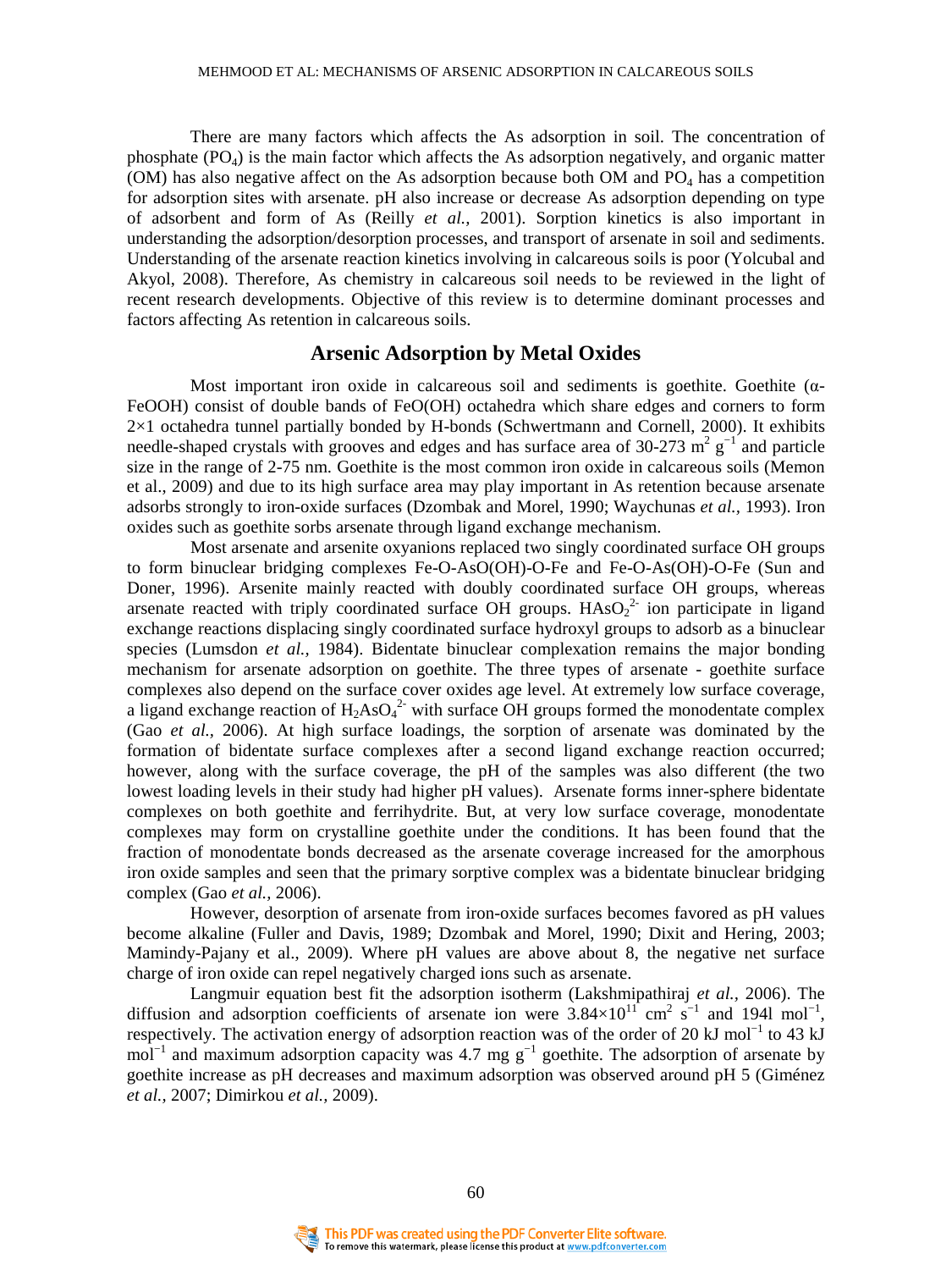## **Arsenic Adsorption by CaCO<sup>3</sup>**

Calcite has been implicated as playing a possible role in the retention and solubility of arsenic in calcareous soils and various other environments with abundance of carbonates. Yet, Arsenic sorption on calcite is less well understood and contradictions in literature occur on phenomenon. Average diameter of CaCO<sub>3</sub> is 2 to 8  $\mu$ m and surface area of 5 to 10 m<sup>2</sup>/g. Arsenate sorption on calcite increases from pH 6 to 10, peaks between pH 10 and 12, and decreases above pH 12 (Goldberg and Glaubig, 1988). In natural systems, arsenic may be incorporated into the lattice structure of calcite as arsenite under alkaline pH, thereby hindering the mobility of the metalloid when iron and/or manganese oxyhydroxides lose their adsorbing effectiveness (Di Benedetto *et al.,* 2006). Roman-Ross *et al.* (2006) showed that arsenite retention mechanisms on calcite changed from adsorption to coprecipitation with an increasing As(III) concentration. Arsenic adsorption and equivalent  $CaCO<sub>3</sub>$  correlate well in sediments amended with arsenic. Romero *et al.* (2004) suggested that arsenic retention in carbonate-rich aquifer material could be partly due to the adsorption onto calcite. Arsenate anions exhibit a great affinity for calcite surface sites at pH 8.3 and form inner-sphere complex at the calcite surface whereby  $AsO<sub>4</sub>$  tetrahedral units link via corner-sharing to Ca octahedral (Alexandratos *et al.,* 2007). Spectroscopic characterization of adsorption and incorporation mechanisms of arsenic in the calcite lattice under equilibrium conditions remained main focus of recent studies. It should be noted that none of these studies examined the retention of arsenate undergoing transport in natural calcareous soils where in other mineral phases (Fe, Al, and Mn oxyhydroxides) are limited (Yolcubal and Akyol, 2008).

Sequential extraction results showed that nonspecifically sorbed (easily exchangeable, outer sphere complexes) fraction of arsenate is dominant than the inner-sphere surface bound complexes of arsenate in the carbonate soil fraction, indicating high bioavailability and transport for arsenate in the carbonate-rich soils of which Fe and Al oxyhydroxide fractions are limited (Yolcubal and Akyol, 2008). Little or no arsenite sorbs on calcite within 24 h at an initial As concentration of  $0.67 \mu M$ . In contrast, arsenate sorbs readily and quickly on calcite. Likewise, desorption of arsenate from calcite is fast and complete within hours, indicating that arsenate is not readily incorporated into the calcite crystal lattice. The degree of arsenate sorption depends on the solution chemistry. Sorption increases with decreasing alkalinity, indicating a competition for sorption sites between arsenate and (bi)carbonate. pH also affects the sorption behavior, likely in response to changes in arsenate speciation or protonation/deprotonation of the adsorbing arsenate ion. Finally, sorption is influenced by the ionic strength, possibly due to electrostatic effects (Sø et al., 2008).

# **Arsenic Adsorption by Silicate Clays**

Adsorption affinity of clay mineral is less than that of oxide for As (Goldberg, 2002). Since pH influences distribution of arsenic species in solution and, also, activates the anion adsorption sites on clay minerals, thus it has the most profound role in adsorption. At low pH, hydroxyl groups exposed on the periphery of metal oxides, clay minerals and amorphous silicate minerals are protonated and acquire a positive charge. These protonated sites are then available for the interaction and adsorption of the arsenical anions present in solution (Sposito, 1989). Maximum adsorption of  $As(V)$  by kaolinite and montmorillonite occurs at pH 5.0 and maximum adsorption of  $As^{(III)}$  at pH 8 to 9 (Griffin and Shimp, 1978; Goldberg, 2002). Manning and Goldberg (1996) reported distinct As(V) adsorption maxima at approximately pH 5.0 for kaolinite, 6.0 for montmorillonite and 6.5 for illite, and the maxima ranged from 0.15 to 0.22 mM As(V) kg <sup>1</sup>. The maximum adsorption capacity calculated by fitting adsorption isotherms to Langmuir equation were 0.86, 0.64, and 0.52 mg  $As^V g^{-1}$  kaolinite, montmorillonite and illite, respectively (Mohapatra *et al.,* 2007). AS(III) adsorbed on kaolinite and smectite on pH value 9, while As(V) adsorbed on kaolinite at pH 3 to 8 and on montmorilonite at pH 5 to 6 (Goldberg, 2002).

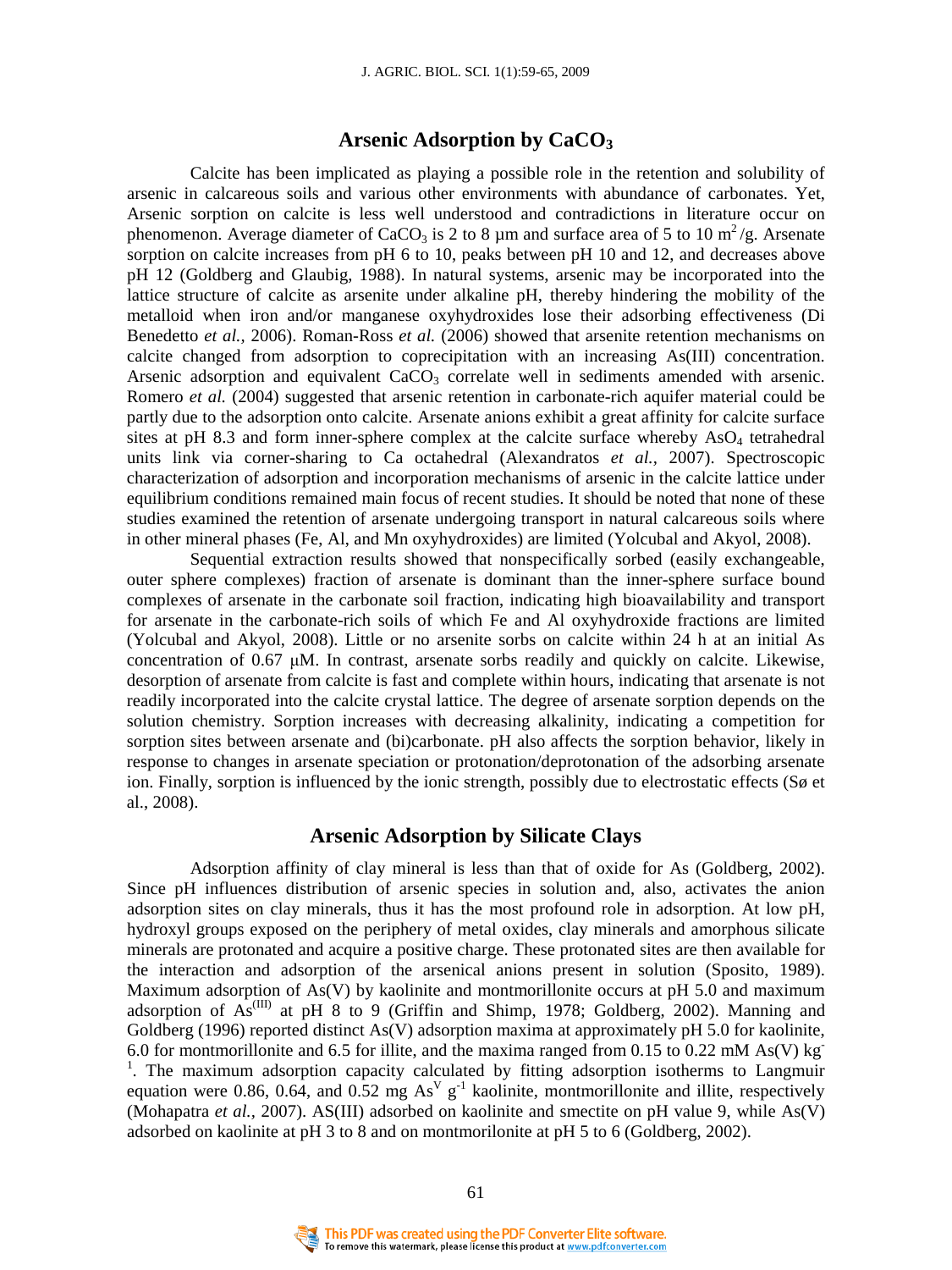The mechanism of adsorption has been ascribed to inner sphere complexation (specific adsorption). Inner sphere surface complexation as the adsorption mechanism and strong specific ion adsorption have also been deduced from the electrophoretic mobility measurements (Mohapatra *et al.,* 2007). Thus clay minerals can effectively remove arsenic from solution. An increase in adsorption temperature results in decrease in the amount of As(V) adsorbed, which showed the interactions to be exothermic (Mohapatra *et al.,* 2007). The results of leaching study showed that kaolinite was very active clay constituent regarding both  $As<sup>V</sup>$  adsorption and mobility. Evidence for direct competitive adsorption in the case of  $As(V) + P$  and possibly site-specific noncompetitive adsorption for  $As(V) + MO$  have been reported (Manning and Goldberg, 1996).

## **Arsenic Adsorption by Organic Matter**

Organic acids such as humic acid and fluvic acid may compete strongly with As(III) and As(V) for active adsorption sites on mineral surfaces influencing the mobility of As. The competition for active binding sites on mineral surfaces between organic acids and As species may result in lowering the levels of As retention, especially under acidic conditions (Wang and Muligan, 2006). Dissolved organic matter, whose concentrations range from  $1-20$  mg L<sup>-1</sup> in most fresh waters and reach higher values in wetlands, may also influence arsenic mobility by several mechanisms. OM may greatly influence redox as well as complexation speciation of arsenic in freshwater environments and arsenite was consistently desorbed or prevented from sorbing to a greater extent than arsenate (Redman *et al.,* 2002). Fulvic or humic acids form stable complexes with mineral surfaces effectively blocking arsenic from adsorption on iron oxides, alumina, quartz or kaolinite. Organic anions have consequently been found to enhance arsenic leaching from soil material in which arsenic is mainly associated with the metal oxide fraction and also from fly ashes. The study also suggested a strong potential for DOM to mobilize As(V) from the studied materials. At pH 5.0, DOM concentrations of 2.5 and 5.0 mg C/L had negligible effect on As(V) leachability. With increasing DOM concentration from 10 to 30 mg C/L, increased the As(V) leachability into the solution. A small but substantial increase of arsenic mobility was also found in wetland soils in the presence of high DOC concentrations (Baur and Bladau, 2006).

# **Soil Factors Affecting As Adsorption**

Competitive adsorption onto mineral surfaces between As(V) and other oxyanions such as  $PO_4$ ,  $SO_4$  and  $MoO_4$  has been reported (Smith *et al.*, 2002). Waltham and Eick (2002) observed that silicic acid adsorption onto goethite could reduce the rate and total quantity of As(III) adsorbed by modifying the surface potential (e.g., reduce the isoelectric point) and blocking reactive functional groups. Phosphate addition enhanced As uptake by plant attributed to displacement of soil As by P from adsorption sites and release into the soil solution. The effect of compost on As uptake depended on soil properties (e.g. pH). In the soil with a neutral pH, compost treatments may have induced an anaerobic environment in the soil, which was favorable for the conversion of  $As(V)$  to the mobile  $As(III)$ , thereby facilitating As uptake by the plant. In contrast, As adsorption onto organic matter applied in acidic soil may be responsible for the decrease of As uptake in the soil after treatment with compost. The plant As mainly from Fe–As and Ca–As fractions in soil. Both compost and phosphate amendments increased As leaching from soil in the absence of the plants, but decreased in the presence of the plants. For As contaminated soil, both treatments reduced As leaching regardless of the presence of the fern. The results indicate that growing plant with the application of phosphate rock is more effective for remediating As-contaminated soils (Cao *et al.,* 2003).

Changes in pH (both an increase and a decrease from the initial pH 6.4) can increase the amount of As(V) desorbed from kaolinite. Parameters obtained from modeling the kinetic data

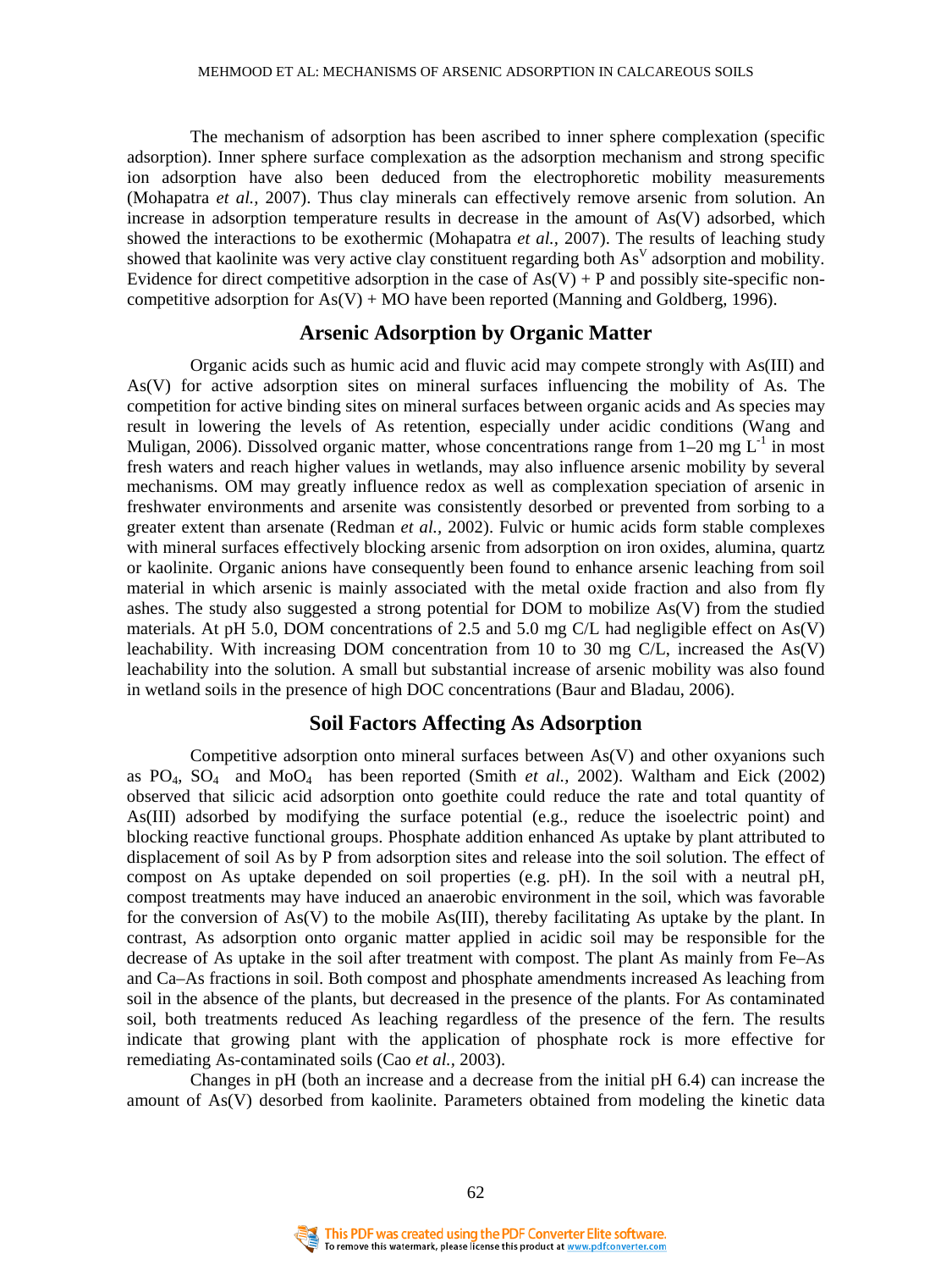showed that the pH will mainly effect the slow desorption sites, and therefore a change in pH can have a long-term effect on As(V) desorption (Quaghebeur *et al.,* 2005).

# **REFERENCES**

- Alexandratos, V. G., E. J., Elzinga and R. J. Reeder. 2007. Arsenate uptake by calcite:macroscopic and spectroscopic characterization of adsorption and incorporation mechanisms. Geochim. Cosmochim. Acta 71:4172–4187.
- Bauer, M. and C. Blodau. 2006. Mobilization of arsenic by dissolved organic matter from iron oxides, soils and sediments. Sci. Environ. 354:179–190.
- Bhumbla, D. K., and R. F. Keefler. 1994 Arsenic mobilization andbioavailability in soils. Niragu JO Arsenic in theEnvironment, Part I, Cycling and Characterization, John Wiley & Sons, New York. 51–82.
- Cao, X., L. Q. Maa, A. Shiralipourb. 2003. Effects of compost and phosphate amendments on arsenic mobility in soils and arsenic uptake by the hyperaccumulator, Pteris vittata L. Environmental Pollution 126:157–167.
- Chilvers, D. C., and P. J. Peterson. 1987. "Global Cycling of Arsenic." In T. C. Hutchinson and K. M. Meema, eds., Lead, Mercury, Cadmium and Arsenic in the Environment. Scientific Committee on Problems of the Environment (SCOPE) 31. John Wiley & Sons New York.
- Dimirkou, A., Z. Ioannou, E. E. Golia, N. Danalatos, and I. K. Mitsios. 2009. Sorption of cadmium and arsenic by goethite and clinoptilolite. Commun. Soil Sci. Plant Analysis 40:259-272.
- Di Benedetto, F., P. Costagliola. M. Benvenuti, P. Lattanzi, M. Romanelli and G. Tanelli. 2006. Arsenic incorporation in natural calcite lattice. Evidence from electron spin echo spectroscopy. Earth Planet. Sci. Lett. 246:458–465.
- Dixit, S. and J. G. Hering. 2003. Comparison of arsenic(V) and arsenic(III) sorption onto iron oxide minerals: implications for arsenic mobility.. Environ Sci Technol. 37(18):4182-9.
- Dzombak, D. A., and F. M. M. Morel. 1990. Surface complexation modeling--Hydrous ferric oxide: New York, John Wiley & Sons, 393 p.
- Foley, N. K. and R. A. Ayuso. 2008. Mineral sources and transport pathways for arsenic release in a coastal watershed, USA. Geochemistry: Exploration, Environment, Analysis 8:59-75.
- Fuller, C.C., and J. A. Davis. 1989. Influence of coupling of sorption and photosynthetic processes on trace element cycles in natural waters: Nature 340:52-54.
- Gao, S., S. Goldberg, M. J. Herbel, A. T. Chalmers, R. Fujii and K. K. Tanji. 2006. Sorption processes affecting arsenic solubility in oxidized surface sediments from Tulare Lake Bed, California. Chem. Geol. 228:33–43.
- Giménez, J., M. Martínez, J. de Pablo, M. Rovira, and L. Duroc. 2007. Arsenic sorption onto natural hematite, magnetite, and goethite. J. Hazardous Materials 141:575-580.
- Goldberg, S. 2002. Competitive Adsorption of Arsenate and Arsenite on Oxides and Clay Minerals. Soil Sci. Soc. Am. J. 66:413–421.
- Goldberg, S., and R. A. Glaubig. 1988. Anion sorption on a calcareous, montmorillonitic soilarsenic. Soil Sci. Soc. Am. J. 52:1297–1300.
- Goldberg, S., S. M. Lesch, D. L. Suarez and N. T. Basta. 2005. Predicting Arsenate Adsorption by Soils using Soil Chemical Parameters in the Constant Capacitance Model. Soil Sci. Soc. Am. J. 69:1389–1398.
- Griffin, R. A. and N. F. Shimp. 1978. Attenuation of pollutants in municipal landfill leachate by clay minerals. EPA, 78-157.
- Gupta, S. K. and K. Y. Chen. 1978. Arsenic removal by adsorption. J. Water Pollution Control Fed. 50:493–506.

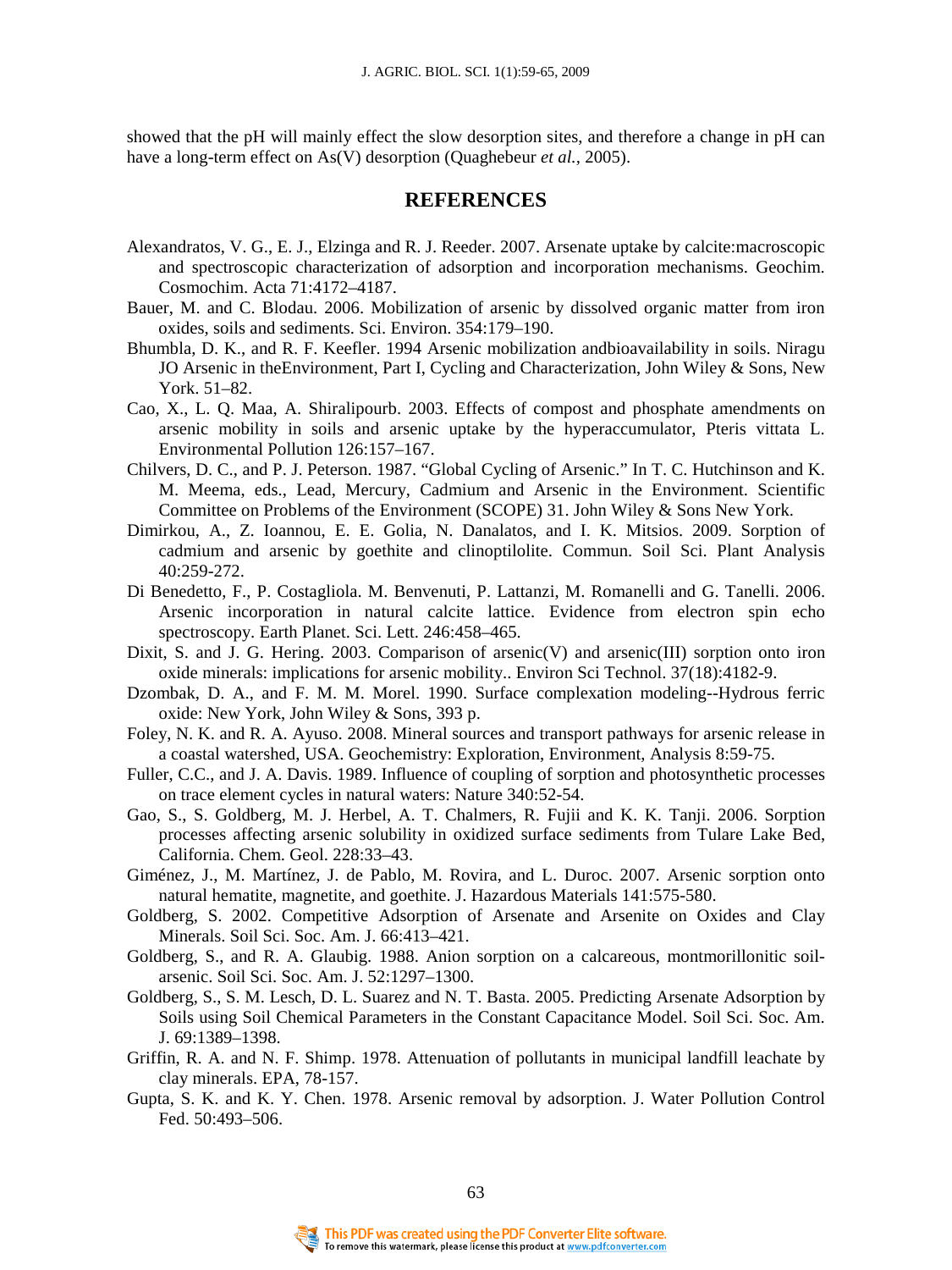- Hiltbold, A. E., B. F. Hajek, and G.A. Buchanan. 1974. Distribution of arsenic in soil profile after repeated application of MSMA. Weed Sci. 22:272–275.
- Keon, N. E., C. H. Swartz, D. J. Brabander, C. Harvey, and H. F. Hemond. 2001. Validation of an arsenic method for evaluating mobility in sediments. Environ. Sci. Technol. 35:2778-2784.
- Khaodhiar, S., F. Mohammad, A. K. Osathaphan and P. O. Nelson. 1999. Copper, chromium, and arsenic adsorption and equilibrium modeling in an iron-oxide-coated sand, background electrolyte system. Water, air, and soil pollution 119:105–120.
- Lakshmipathiraj, P., B. R. V. Narasimhan, S. Prabhakar, G. B. Raju. 2006. Adsorption of arsenate on synthetic goethite from aqueous solutions. Journal of Hazardous Materials 36:281–287.
- Lumsdon, D. G., A. R. Fraser, J. D. Russell and N. T. Livesey. 1984. New infrared band assignments for the arsenate ion adsorbed on synthetic goethite (a-FeOOH). J. Soil Sci. 35:381–386.
- Mailloux, B. J., E. Alexandrova, A. R. Keimowitz, K. Wovkulich, G. A. Freyer, M. Herron, J. F. Stolz, T. C. Kenna, T. Pichler, M. L. Polizzotto, H. Dong, M. Bishop, and P. S. K. Knappett. 2009. Microbial Mineral Weathering for Nutrient Acquisition Releases Arsenic. Applied Environ. Microbiology 75:2558-2565.
- Mamindy-Pajany, Y., C. Hurel, N. Marmier, M. Rome´o. 2009. Arsenic adsorption onto hematite and goethite. C. R. Chimie 12:876-881.
- Mandal, B.K., and K. T. Suzuki. 2002. Arsenic round the world: a review. Talanta 58:201-235.
- Manning, B. A. and S. Goldberg. 1996. Modeling arsenate competitive adsorption on kaolinite, montmorillonite and illite. Clays and Clay Minerals 44:609-623.
- Memon, M., K. S. Memon, M. S. Akhtar, and D. Stüben. 2009. Characterization and quantification of iron oxides occurring in low concentration in soils. Commun. Soil Sci. Plant Analysis 40:162-178.
- Merry, R. H., K. G. Tiller, and A. M. Alston. 1983. Accumulation of copper, lead and arsenic in some Australian orchard soil. Aust. J. Soil Res. 21:549-561.
- Mohapatra, D., D. Mishra, G. R. Chaudhury and R. P. Das. 2007. Arsenic adsorption mechanism on clay minerals and its dependence on temperature. Korean J. Chem. Eng. 24:426-430.
- Mohapatra, D., D. Mishra, M. Rout, G. R. Chaudhry. 2007. Adsorption kinetics of natural dissolved organic matter and its impact on arsenic(V) leachability from arsenic-loaded ferrihydrite and Al-ferrihydrite.. J. Environ Sci. Health. Part A, Toxic/hazardous substances & environmental engineering . 42:81-88.
- Preyea, F. J., and T. L. Creger. 1994. Vertical distribution of Lead and Arsenic in soil contaminated with Lead arsenate residues. Wat. Air Soil Pollut. 78:297-306.
- Quaghebeur, M, A. Rate, Z. Rengel and C. Hinz. 2005. Desorption Kinetics of Arsenate from Kaolinite as Influenced by pH J. Environ. Qual. 34:479–486.
- Redman AD, Macalady DL, Ahmann D. 2002. Natural organic matter affects arsenic speciation and sorption onto hematite. Environ Sci Technol. 36(13):2889-2896.
- Reilly, S. E. O, D. G. Strawn and D. L. Sparks. 2001. Residence Time Effects on Arsenate Adsorption/Desorption Mechanisms on Goethite. Soil Sci. Soc. Am. J. 65:67–77.
- Roman-Ross, G., G. J. Cuello, X. Turrillas, A. Fernandez-Martinez and L. Charlet. 2006. Arsenite sorption and co-precipitation with calcite. Chemical Geology 233:328–336.
- Romero, F. M., M. A. Armienta, C. A Carrillo. 2004. Arsenic sorption by carbonate-rich aquifer material, a control on arsenic mobility at Zimapan. Mexico. Arch. Environ. Contam. Toxicol. 47:1–13.
- Sadiq, M.1995. Arsenic Chemistry In Soils: An overview of thermodynamic redictions and Field observations. Water Air Soil Poll. 93:117-136.
- Schwertmann, U., and R. M. Cornell. 2000. Iron Oxides in the Laboratory. Wiley-VCH. Weinheim.